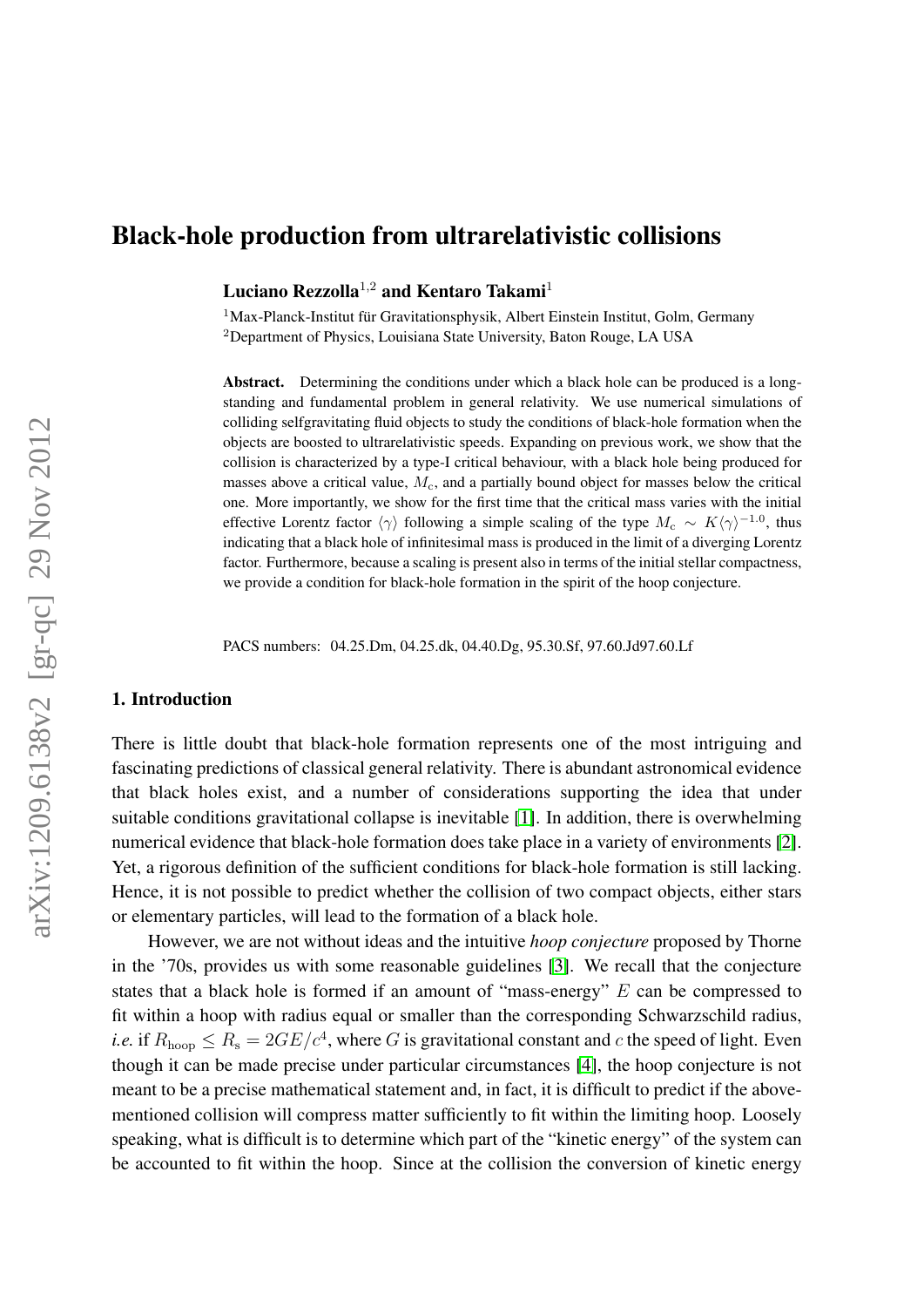into internal energy is a highly nonlinear process, any quantitative prediction becomes rapidly inaccurate as the speeds involved approach that of light.

As stated above, the hoop conjecture is purely classical. A quantum-mechanical equivalent is not difficult to formulate, although not very stringent, as it simply implies that a black hole will be formed at Planck-energy scales. The predicting power does not improve significantly when considering the conditions of black-hole formation in higher-dimensional theories of gravity (see, *e.g.* [\[5,](#page-9-4) [6,](#page-9-5) [7\]](#page-9-6)). In these frameworks, the energy required for black-hole formation might be significantly smaller [\[5\]](#page-9-4), thus providing the possibility of producing them in the Large Hadron Collider (LHC) [\[8\]](#page-9-7), but no firm conclusion has been reached yet.

Clearly, although numerical simulations represent a realistic route to shed some light on this issue (see, *e.g.* , [\[9,](#page-9-8) [10,](#page-9-9) [11\]](#page-9-10)), even the simplest scenario of the collision of two compact objects at ultrarelativistic speeds is far from being simple and it is actually very challenging. A first step was taken by Eardley and Giddings [\[12\]](#page-9-11), who have studied the formation of a black hole from the head-on collision of two plane-fronted gravitational waves with nonzero impact parameter (previous work of D'Eath and Payne [\[13,](#page-9-12) [14,](#page-9-13) [15\]](#page-9-14) using different methods had considered a zero impact parameter). In all of these analyses each incoming particle is modelled as a point particle accompanied by a plane-fronted gravitational shock wave corresponding to the Lorentz-contracted longitudinal gravitational field of the particle. At the instant of collision the two shock waves pass through one another and interact through a nonlinear focusing and shearing. As a result of their investigation, a lower bound was set on the cross-section for black hole production, *i.e.*  $\sigma > 32.5 (GE/2c^4)^2$ , where *E* is the centreof-mass (lab) energy. More recently, and in a framework which is closer to the one considered here, this problem has been investigated by Choptuik and Pretorius [\[16\]](#page-9-15), who studied the collision of two classical spherical solitons, with a total energy of the system in the lab frame  $E = 2\gamma_b m_0 c^2$ , where  $m_0$  is the "rest-mass",  $\gamma_b \equiv 1/\sqrt{1 - v_b^2/c^2}$  and  $v_b$  the boost velocity. They were then able to show that for collisions with sufficiently high boost, *i.e.*  $\gamma_{\rm b} \gtrsim 2.9$ , a black hole can be formed.

In this work we report for the first time on black-hole production from the collision of two compact, self-gravitating, fluid objects boosted at ultrarelativistic speeds[‡](#page-1-0). There are several important differences with the previous investigations in [\[13,](#page-9-12) [14,](#page-9-13) [15,](#page-9-14) [12,](#page-9-11) [16\]](#page-9-15). Differently from [\[13,](#page-9-12) [14,](#page-9-13) [15,](#page-9-14) [12\]](#page-9-11), in fact, our colliding objects are not in vacuum and are not treated as point particles. Rather, our relativistic stars are obviously extended and self-gravitating objects, thus with a behaviour that is intrinsically different. Also, differently from [\[16\]](#page-9-15), our objects are not described as scalar fields, but as fluids and thus represent a more realistic description of baryonic matter, such as the one employed when simulating relativistic heavyion collisions [\[18\]](#page-9-16). These intrinsic differences also make the comparison with the works of [\[13,](#page-9-12) [14,](#page-9-13) [15,](#page-9-14) [12\]](#page-9-11) very hard if possible at all. On the other hand, many analogies exist with the collision of bosons stars considered in [\[16\]](#page-9-15), and that, as we will discuss below, can be interpreted within the more general description of black-hole production from ultrarelativistic collisions that we provide in this work.

<span id="page-1-0"></span><sup>‡</sup> While this work was being reviewed, a similar investigation by East and Pretorius has also been reported [\[17\]](#page-9-17).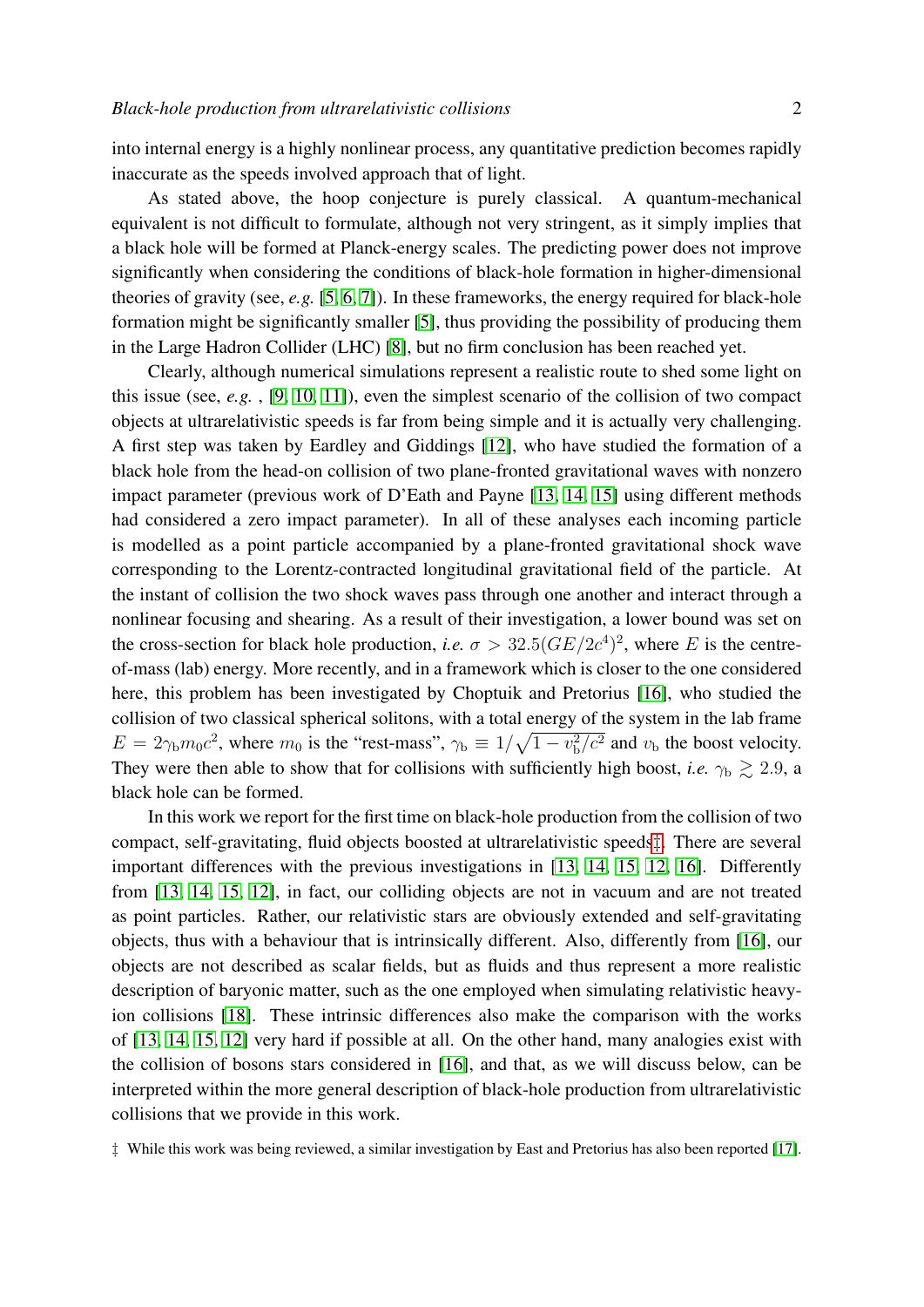<span id="page-2-0"></span>Table 1. Initial properties of the isolated stars leading to supercritical models nearer to the critical line. Reported in the various columns are the central density  $\rho_c$ , the gravitational mass M, the rest mass  $M_0$ , the radius R, the compactness  $M/R$ , the initial velocity and Lorentz factor  $v_b$  and  $\gamma_b$ , and the corresponding effective value  $\langle \gamma \rangle$  in units where  $c = 1 = M_{\odot}$ .

| $\rho_c \times 10^4$ | $M \times 10$ | $M_0 \times 10$ | $R \times 10^{-1}$ | $(M/R) \times 10^2$ | $v_{\rm b}$ | $\gamma_{\rm b}$ | $\langle \gamma \rangle$ |
|----------------------|---------------|-----------------|--------------------|---------------------|-------------|------------------|--------------------------|
| 5.31613              | 8.970         | 9.348           | 1.101              | 8.148               | 0.30        | 1.048            | 1.033                    |
| 4.90000              | 8.501         | 8.837           | 1.111              | 7.653               | 0.50        | 1.155            | 1.107                    |
| 3.75000              | 7.043         | 7.267           | 1.140              | 6.179               | 0.70        | 1.400            | 1.284                    |
| 3.00000              | 5.947         | 6.103           | 1.160              | 5.126               | 0.80        | 1.667            | 1.497                    |
| 2.50000              | 5.142         | 5.257           | 1.174              | 4.379               | 0.86        | 1.960            | 1.757                    |
| 2.05000              | 4.362         | 4.443           | 1.187              | 3.674               | 0.90        | 2.294            | 2.116                    |
| 1.20000              | 2.728         | 2.759           | 1.213              | 2.248               | 0.95        | 3.202            | 3.618                    |

Given these basic differences, it is not surprising that our results also show qualitative differences with respect to previous investigations. The most important of these differences is that we find that a black hole can be produced even from zero initial velocities if the initial masses are large enough; this behaviour is clearly absent in all previous results, where instead a critical initial boost is necessary [\[13,](#page-9-12) [14,](#page-9-13) [15,](#page-9-14) [12,](#page-9-11) [16\]](#page-9-15). In addition, we show that for each value of the effective Lorentz factor,  $\langle \gamma \rangle$ , a critical initial mass exists,  $M_c$ , above which a black hole is formed and below which matter, at least in part, selfgravitates. More importantly, both  $M<sub>c</sub>$ follows a simple scaling with  $\langle \gamma \rangle$ .

#### 2. Methodology

The numerical setup employed in our simulations is the *same* presented extensively in our previous works [\[19,](#page-9-18) [20,](#page-9-19) [21\]](#page-9-20), and the interested reader can find in these references all the needed technical details. It is sufficient to remind here that we use an axisymmetric code to solve in two spatial dimensions,  $(x, z)$ , the set of the Einstein and of the relativistichydrodynamic equations [\[19\]](#page-9-18). The axisymmetry of the spacetime is imposed exploiting the "cartoon" technique, while the hydrodynamics equations are written explicitly in cylindrical coordinates. All the simulations use an ideal-gas EOS,  $p = (\Gamma - 1)\rho\epsilon$ , where  $\rho$  is the restmass density,  $\epsilon$  the specific internal energy, and  $\Gamma = 2$ . The initial configurations consist of spherical stars, constructed as in [\[20,](#page-9-19) [21\]](#page-9-20) after specifying the central density,  $\rho_c$ , where the latter also serves as parameter to determine the critical model. The stars have an initial separation  $D$  and are boosted along the z-direction via a Lorentz transformation with boost  $v<sub>b</sub>/c$ . To limit the initial violation in the constraints, D is chosen to be sufficiently large, *i.e.*  $D = 240 M_{\odot}$ , and we use an optimal composition of the two isolated-star solutions that will be presented in a longer paper. The grid has uniform spacing  $\Delta = 0.08(0.06) M_{\odot}$  with extents  $x/M_{\odot} \in [0, 80]$  and  $z/M_{\odot} \in [0, 150(200)]$ , where the round brackets refer to the more demanding high-boost cases. Reflection boundary conditions are applied on the  $z = 0$  plane, while outgoing conditions are used elsewhere. A summary of the initial properties of the isolated stars leading to supercritical models nearer to the critical line is presented in Table [1.](#page-2-0)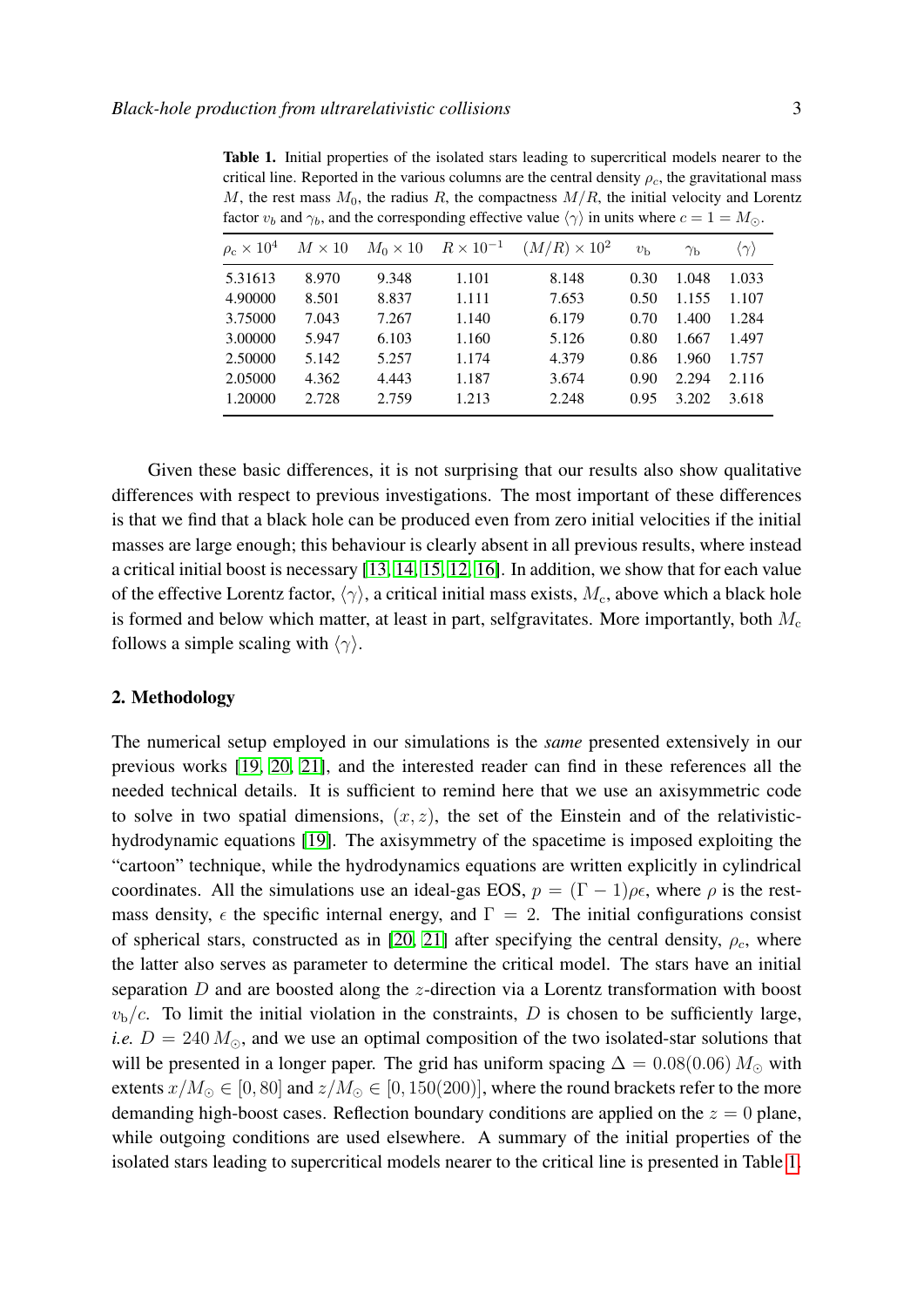

<span id="page-3-0"></span>Figure 1. Representative snapshots of the rest-mass density,  $\rho$  in units where  $c = 1 = M_{\odot}$ (top row), of the Lorentz factor,  $\gamma$  (middle row), and of the local fluid energy,  $-u_0$  (bottom row), for subcritical models with an initial small boost  $v<sub>b</sub>/c = 0.3$  (left panel) or a large one  $v<sub>b</sub>/c = 0.8$  (right panel). Note that the post-collision flow is essentially jet-like for the lowboost case (left panel), while essentially spherical for the high-boost case (right panel); in this latter case, most of the matter is unbound.

### 3. Basic dynamics

The dynamics of the process is rather simple. As the two stars approach each other, the initial boost velocity increases as a result of the gravitational attraction, leading to a strong shock as the surfaces of the stars collide. In the case of *supercritical* initial data, *i.e.* of stars with masses above a critical value,  $M_c$ , a black hole is promptly produced and most of the matter is accreted. Conversely, in the case of *subcritical* initial data, *i.e.* of stars with masses below  $M_c$ , the product of the collision is a hot and extended object with large-amplitude oscillations. Part of the stellar matter is unbound and leaves the numerical grid as the product of the collision reaches an equilibrium.

Figure [1](#page-3-0) shows snapshots at representative times of the rest-mass density,  $\rho$  (top row), of the Lorentz factor,  $\gamma \equiv (1 - v^i v_i/c^2)^{-1/2}$  (middle row), and of the local fluid energy,  $-u_0$  (bottom row), for two subcritical models. The left panel, in particular, refers to a binary boosted at  $v<sub>b</sub>/c = 0.3$ . Note that the stars are strongly compressed by the collision, with the rest-mass density increasing exponentially. The merged object expand in a jet-like fashion along the z-direction, with the bulk of the matter being accelerated up to  $\gamma \sim 16$ , or equivalently,  $v/c \sim 0.998$ , but then settling on much slower flows with  $\gamma \lesssim 2.1$ . Furthermore, the front of the jet has  $-u_0 > 1$  indicating that part of the shocked matter has sufficient energy to have become gravitationally unbound. As a result, the rest-mass density at the center of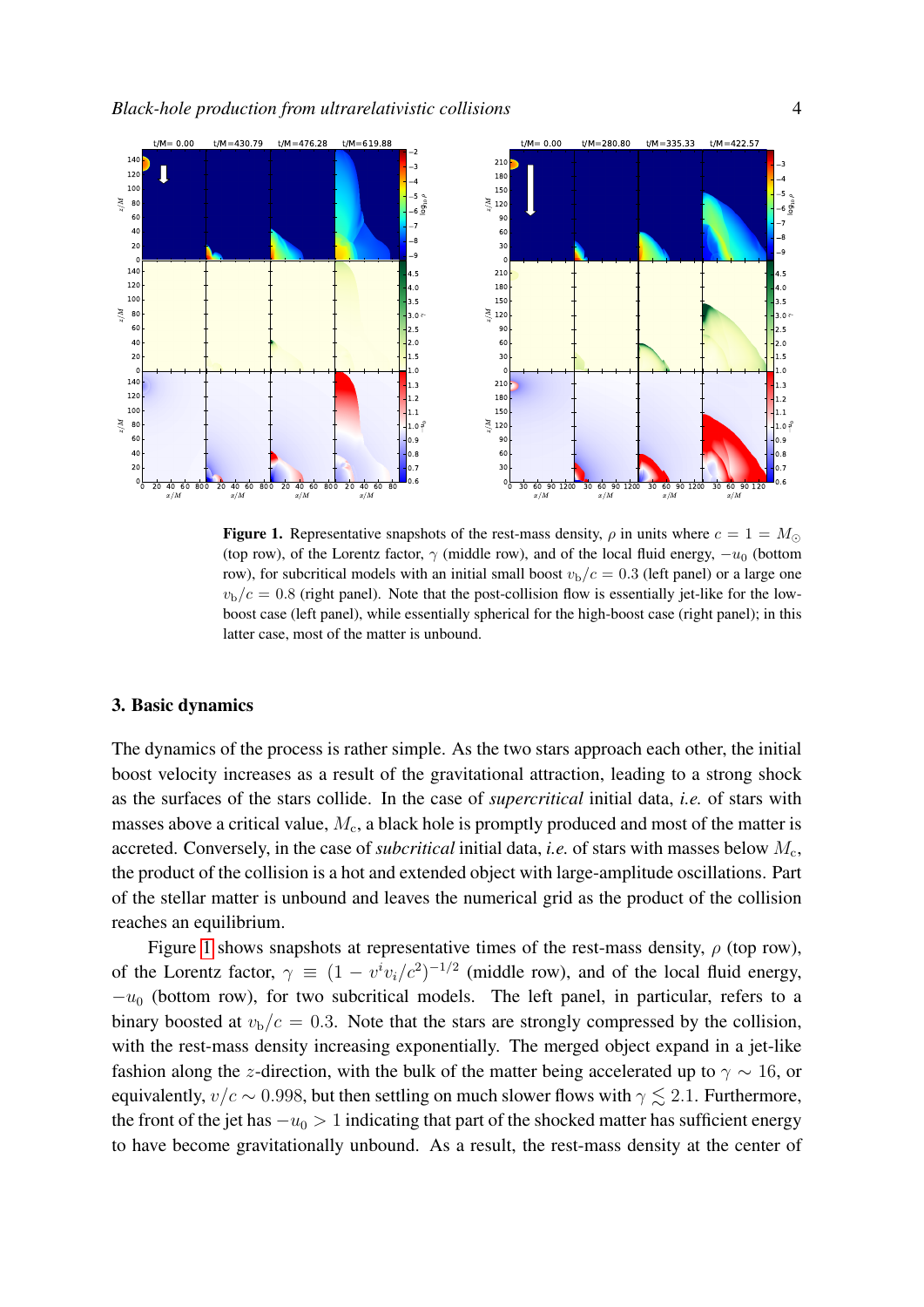the merged object is smaller than the maximum density of the initial configuration, although the origin still represents the region where the density is the largest. The right panel, on the other hand, refers to a highly-boosted binary, *i.e.* with  $v<sub>b</sub>/c = 0.8$ , with each star being initially highly distorted by the Lorentz contraction. Also in this case, the stars are strongly compressed by the collision, but the merged object expands in a spherical blast-wave fashion, with an almost spherical distribution of matter and bulk  $\gamma$ -factor. The latter reaches values as large as  $\gamma \sim 30$ , or equivalently,  $v/c \sim 0.999$ , which, in contrast with the low-boost case, do not decrease in time. It is worth emphasizing that these are the first calculations exploring such ultrarelativistic regimes in strong-curvature fields. As a comparison, the typical bulk Lorentz factors obtained in the merger of binary neutron stars in quasi circular orbits is  $\gamma \sim 1.03$  [\[22\]](#page-9-21). The very large kinetic energies involved in the collision are sufficient to make a very large portion of the stellar matter unbound, as clearly shown by the bottom-right panel of Fig. [1,](#page-3-0) which reports the local fluid energy. The rest-mass density distribution in the expanding blast wave has a minimum at the origin, where a large rarefaction is produced by the matter expanding as an ultrarelativistic thick shell.

The marked transition from a jet-like outflow, not too dissimilar from the simple Bjorken flow used to model the very early states of relativistic ion-collisions [\[23\]](#page-9-22), to a shell-like structure, not too dissimilar from "transverse expansion" modelled in the subsequent stages of relativistic ion-collisions (see [\[24\]](#page-9-23) and references therein), signals that it is not unreasonable to extrapolate some of the results presented here also to the collision of ultrarelativistic elementary particles.

The transition from the two qualitatively-different regimes discussed above is further confirmed by the evolution of the rest-mass normalized to the initial value  $M_0$ , which is shown in Fig. [2](#page-5-0) for the low (top panel) and high-boost (bottom panel) cases. More specifically, we show the fraction of the matter for which the local fluid energy  $-u_0 > 1$  and which we therefore consider to be unbound,  $M_{ub}/M_0$  (blue dashed line). We recall that  $-u_0 > 1$  is a necessary but not sufficient condition for matter to be unbound, valid only in stationary spacetimes and ours never really are. However, this condition is probably also the only way to measure fraction of unbound matter. Also shown is the corresponding bound fraction  $M_{\rm b}/M_0$  (red solid line), defined as the complement to the total rest-mass  $M_0$  (black solid line), which is conserved essentially to machine precision. Note that this measurement is exact only in an axisymmetric and stationary spacetime, and therefore the estimates of  $M_{ub}$ and  $M_{\text{ub}}$  are sensible only in their asymptotic values. Clearly, the unbound fraction is just a few percent of the total rest-mass in the case of a low-boost collision, with most of the matter being confined in the selfgravitating "star". This is to be contrasted with what happens for a high-boost collision, where the unbound fraction is  $\sim 100\%$  of the total rest-mass. This behaviour provides a strong indication that, at least for subcritical collisions, the role played by gravitational forces is a minor one as the kinetic energy is increased. This is what happens in the collision of two particles at ultrarelativistic speeds, where all of the matter is obviously unbound.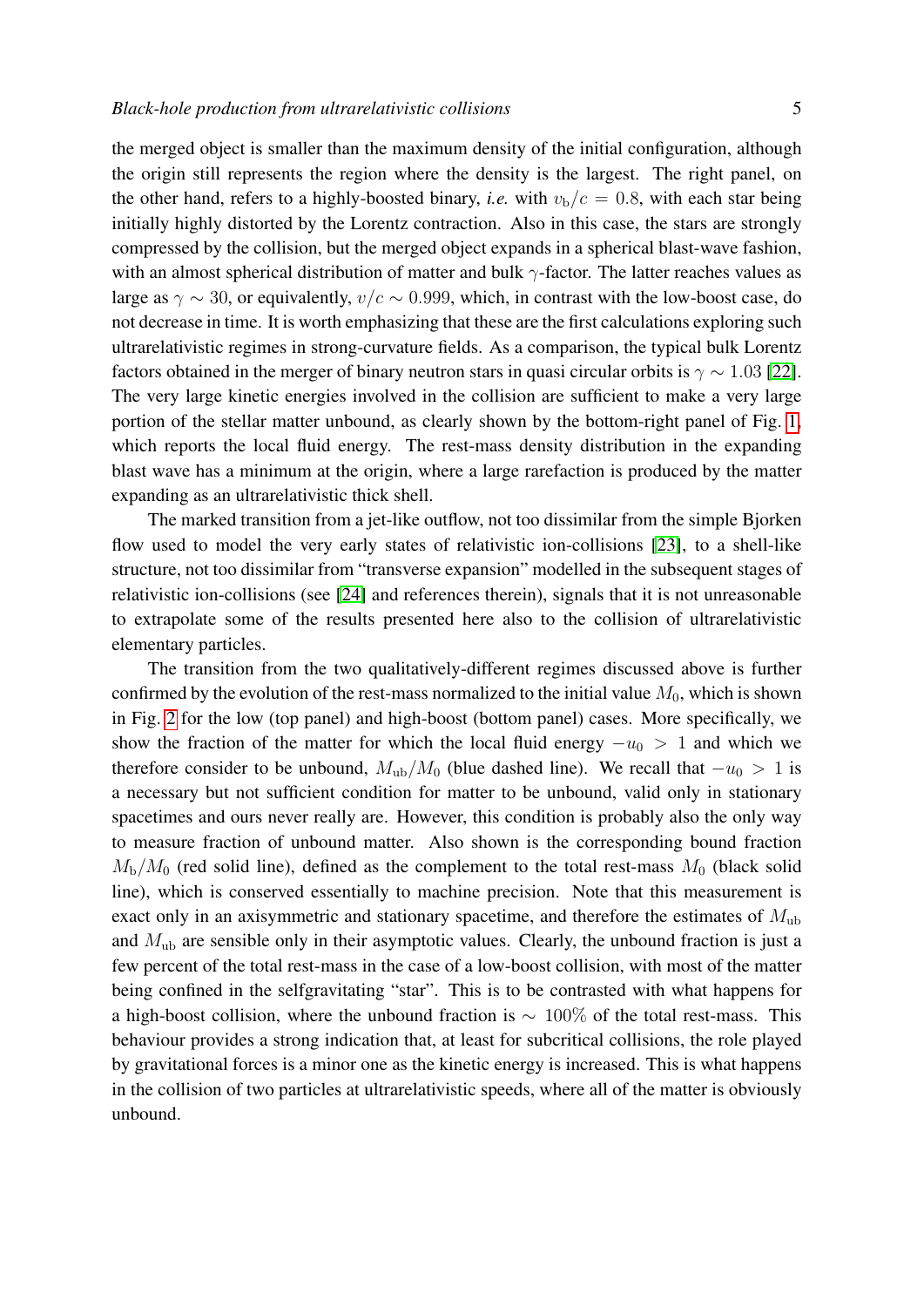

<span id="page-5-0"></span>Figure 2. Evolution in collision-retarded time of the fraction of the matter which is unbound,  $M_{\rm ub}/M_0$  (blue dashed line), and the corresponding bound fraction  $M_{\rm b}/M_0$  (red solid line), defined as the complement to the total rest-mass  $M_0$  (black solid line).

#### 4. Critical behaviour and scaling

A remarkable property of the head-on collision of compact stars is the existence of type-I critical behaviour, which was first pointed out in [\[25\]](#page-10-0) and subsequently extended in [\[19\]](#page-9-18). In essence, in these works it was found that when considering stars with initial zero velocity at infinity, it is possible to fine-tune the initial central density  $\rho_c$  (and hence the mass) near a critical value,  $\rho_c^*$ , so that stars with  $\rho_c > \rho_c^*$  would collapse *eventually* to a black hole, while the models with  $\rho_c < \rho_c^*$  would *eventually* lead to a stable stellar configuration. As a result, the head-on collision of two neutron stars near the critical threshold can be seen as a transition in the space of configurations from an initial stable solution over to a critical metastable one which can either migrate to a stable solution or collapse to a black hole [\[21\]](#page-9-20). As the critical limit is approached, the survival time of the metastable object,  $\tau_{eq}$ , increases as  $\tau_{\text{eq}} = -\lambda \ln |\rho_c - \rho_c^{\star}|$ , with  $\lambda \sim 10$  [\[25,](#page-10-0) [19\]](#page-9-18).

Although the free-fall velocities considered in [\[25,](#page-10-0) [19\]](#page-9-18) were very small, we find that the critical behaviour continues to hold also when the stars are boosted to ultrarelativistic velocities and that the threshold  $\rho_c^*$  is a function of the initial effective boost. It should be emphasized that determining  $\rho_c^*$  becomes especially challenging as the  $\gamma$ -factor is increased and the dynamics of the matter becomes extremely violent, with very strong shocks and rarefaction waves. However, we were able to determine the threshold for all the range of initial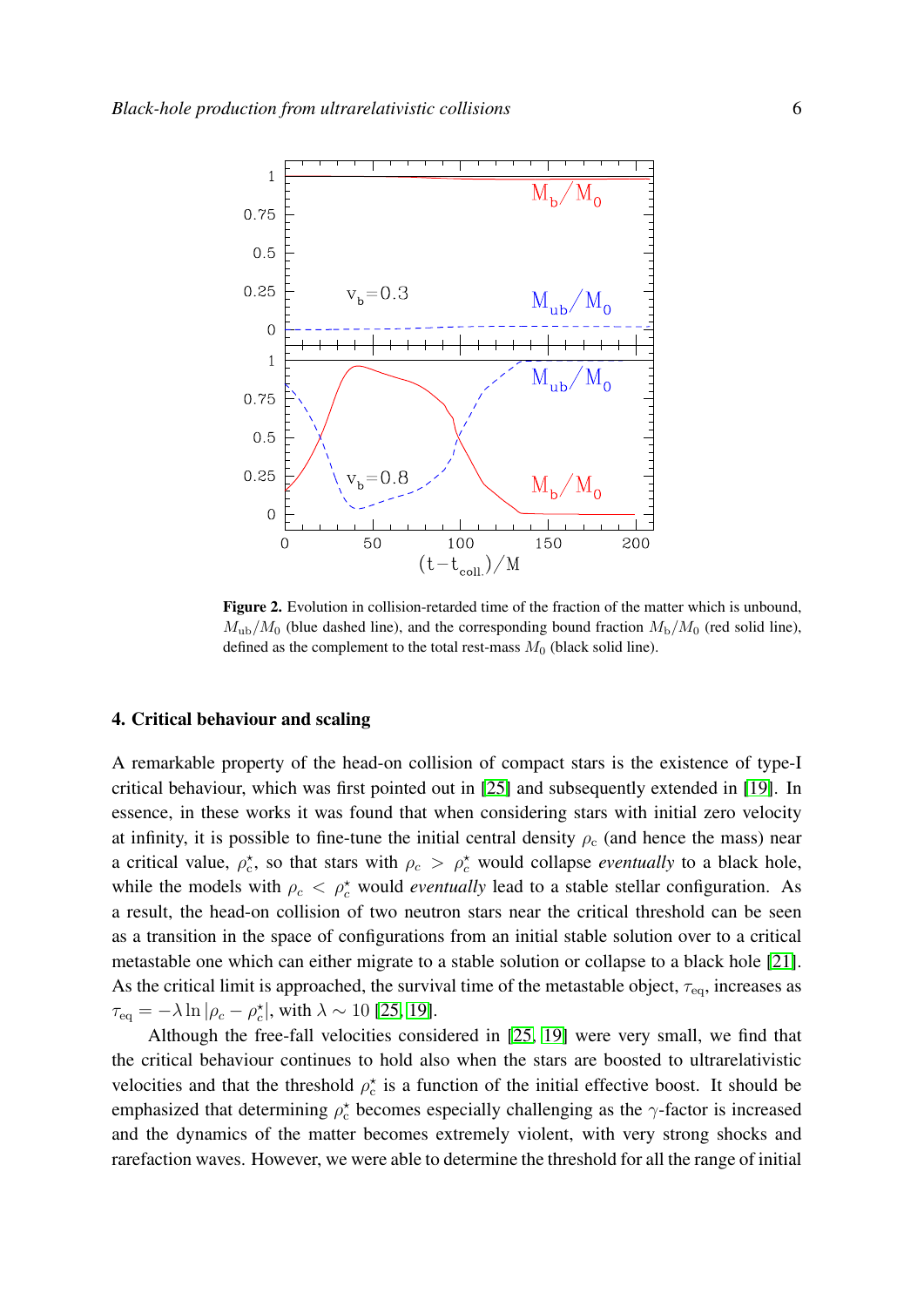

<span id="page-6-0"></span>Figure 3. Critical line as a function of the effective Lorentz factor, with circles indicating black holes and triangles selfgravitating objects.

boosts considered, *i.e.*  $v_b/c \in [0, 0.95]$ ,  $\gamma_b \in [1, 3.2]$ , and even to a reasonable accuracy, *e.g.*  $\rho_c^* = (3.288023 \pm 0.000003) \times 10^{14} \text{ g/cm}^3$ , for the initial boost of  $v_b/c = 0.3$ .

The existence of critical behaviour near which the details of the initial conditions become irrelevant and which is the *same* at different boosts, *i.e.*  $\lambda$  does not depend on  $\gamma$  nor on  $\rho_c$  ([\[25,](#page-10-0) [26\]](#page-10-1) have shown there is "universality" when varying  $\gamma$  and fixing  $\rho_c$ ), gives us a wonderful tool to explore the conditions of black-hole formation also far away from the masses and γ-factors considered in this paper. This is illustrated in Fig. [3,](#page-6-0) which reports the gravitational mass of the isolated spherical star as a function of the effective initial Lorentz factor

<span id="page-6-1"></span>
$$
\langle \gamma \rangle \equiv \frac{\int dV \, T_{\mu\nu} n^{\mu} n^{\nu}}{\left( \int dV T_{\mu\nu} n^{\mu} n^{\nu} \right)_0},\tag{1}
$$

where  $T_{\mu\nu}$  is the stress-energy tensor,  $n^{\mu}$  is the unit normal to the spatial hyperspace with proper volume element  $dV$ , and the index 0 refers to quantities measured in the initial unboosted frame. We note that we introduce the definition of an effective Lorentz factor [\(1\)](#page-6-1) because the stars are extended and thus the  $\gamma$ -factor will be different in different parts of the star. Expression [\(1\)](#page-6-1), on the other hand, can be taken as ratio of the energies measured in the boosted and unboosted frames, and hence a generalization of the Lorentz factor for a point particle (Indeed  $\langle \gamma \rangle \rightarrow 1$  for  $v_b \rightarrow 1$ ). Of course, other parametrizations are possible, still leading to scaling laws, but with slightly different exponents. An extended discussion of this point will be presented in a longer paper. Filled circles indicate initial data leading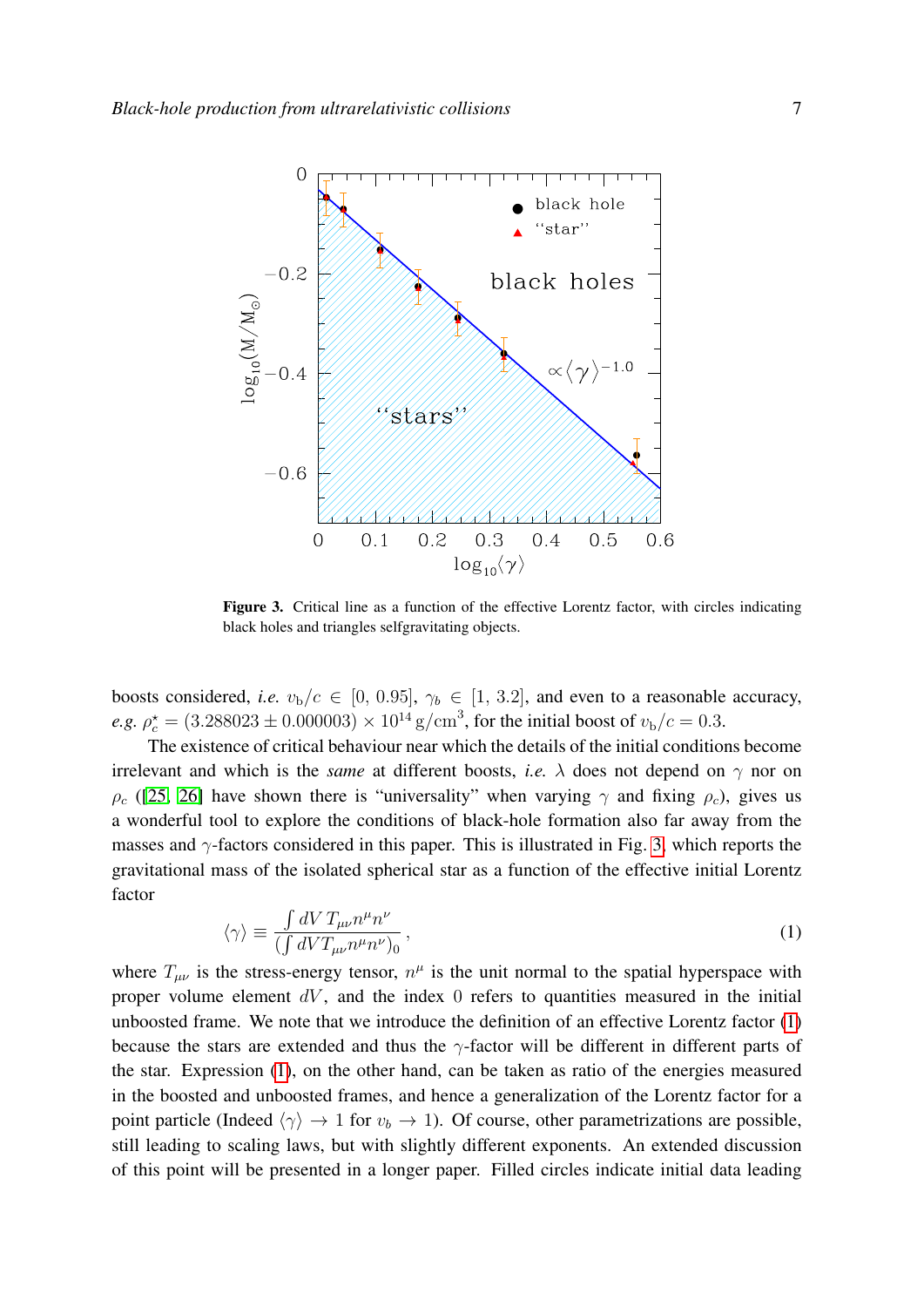to a black hole, while triangles indicate initial data leading to a "star", whereby we mean an object which is at least in part selfgravitating (orange errorbars provide an approximate upper limit of ∼ 8% to the error in the measurements). Also indicated as a blue solid line is the critical line separating the two regions of black hole and star formation (the latter is shown as a shaded region). Clearly, the numerical results provide a tight fit of the critical line with a power law

<span id="page-7-0"></span>
$$
M_{\rm c}/M_{\odot} = K \langle \gamma \rangle^{-n} \approx 0.92 \langle \gamma \rangle^{-1.03},\tag{2}
$$

and which represents the most interesting result of this work.

Expression [\(2\)](#page-7-0) offers itself to a number of considerations. First, it essentially expresses the conservation of energy. Second, in the limit of zero initial velocities,  $\langle \gamma \rangle \rightarrow 1$ , we obtain that  $M_c \simeq 0.92 M_{\odot}$ , so that the corresponding total mass,  $2M_c$ , is only ~ 12% larger than the maximum mass of the relative spherical-star sequence, *i.e.*  $M_{\text{max}} = 1.637 M_{\odot}$ . Third, in the opposite limit of  $\langle \gamma \rangle \to \infty$ , expression [\(2\)](#page-7-0) predicts that the critical mass will go zero. This is indeed what one would expect: as the kinetic energy diverges, no room is left for selfgravitating matter, which will all be ejected but for an infinitesimal amount which will go into building the zero-mass critical black hole. Fourthly, [\(2\)](#page-7-0) is also in agreement with the results in [\[16,](#page-9-15) [17\]](#page-9-17), whereby one can recognize the black-hole formation as the crossing of the critical line when moving to larger  $\gamma$ -factors while keeping the rest-mass constant. Finally, the scaling relation [\(2\)](#page-7-0) can be expressed equivalently in terms of the original stellar compactness,  $M/R$  as

$$
(M/R)_{\rm c} = K' \langle \gamma \rangle^{-n'} \approx 0.08 \langle \gamma \rangle^{-1.13} \,. \tag{3}
$$

Since  $M_{\text{lab}} \equiv \langle \gamma \rangle M$  is the mass in the lab frame and R is the largest dimension in that frame being the transverse one to the motion, the ratio  $(M_{\rm lab}/R)_{\rm c} = K' \langle \gamma \rangle^{1-n'} \sim K' \langle \gamma \rangle^{-0.13}$ provides the condition for the amount of energy that, when confined in a hoop of radius R, would lead to a black hole, as in the spirit of the hoop conjecture.

# 5. Conclusions

We have computed the first ultrarelativistic collisions of compact fluid stars leading to blackhole formation. The Lorentz factor reached in our relativistic-hydrodynamic simulations in strong-field regimes are considerably larger than those ever explored in inspiralling neutronstar binaries. We find that the properties of the flow after the collision change with Lorentz factor, with most of the matter being ejected in a spherical blast wave for large boosts. As in previous work, we find that the collision exhibits a critical behaviour of type I and that this persists also as the initial boost is increased. This allows us to use a simple scaling law with a transparent physical interpretation and a condition for black-hole formation in the spirit of the hoop conjecture.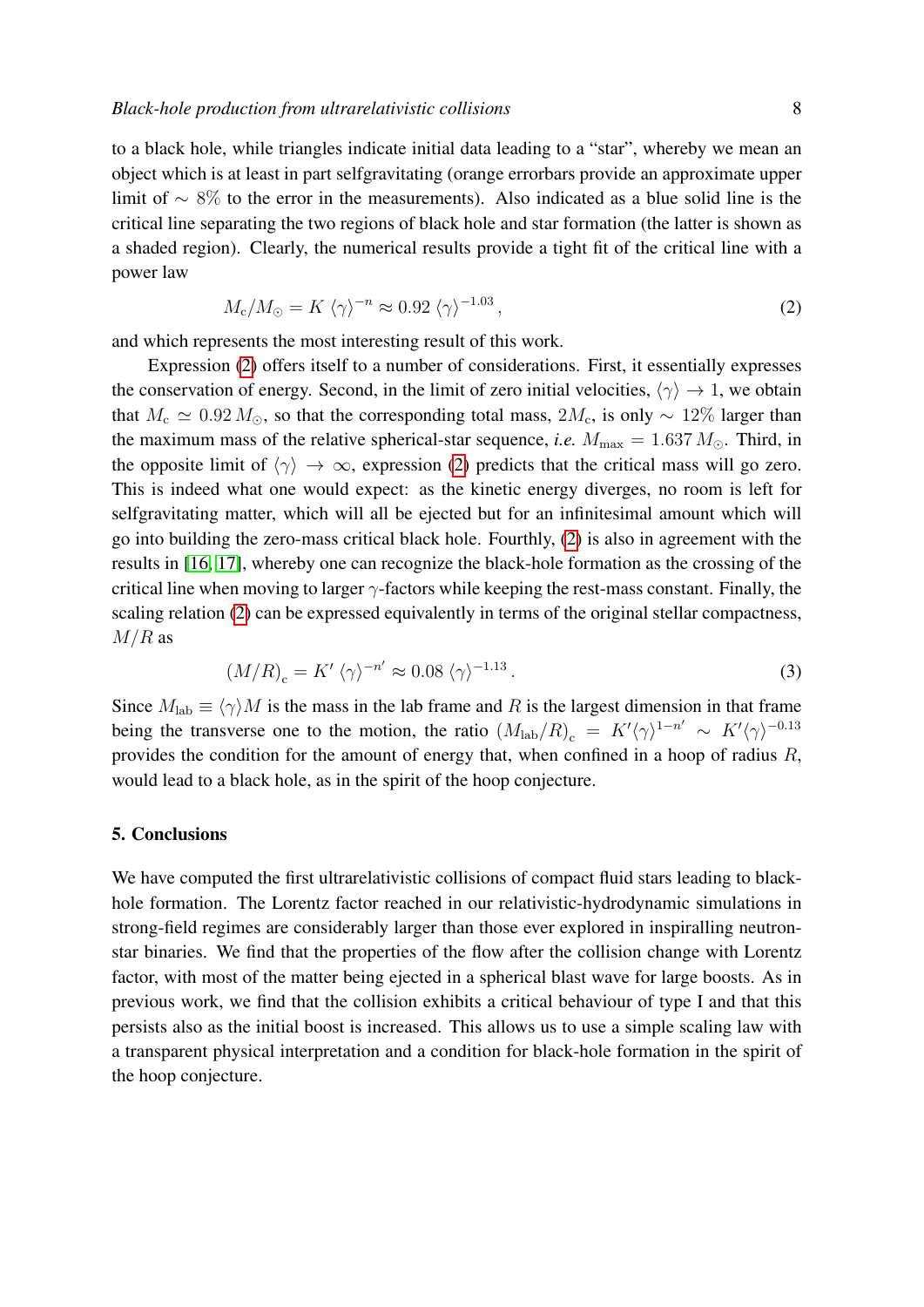# 6. Acknowledgements

We thank J. L. Jaramillo, D. Radice, J. Miller, A. Harte, W. East, and F. Pretorius for useful discussions. This work was supported in part by the DFG grant SFB/Transregio 7 and by "CompStar", a Research Networking Programme of the ESF. KT is supported by a JSPS Postdoctoral Fellowship for Research Abroad. All simulations were performed on clusters at the AEI.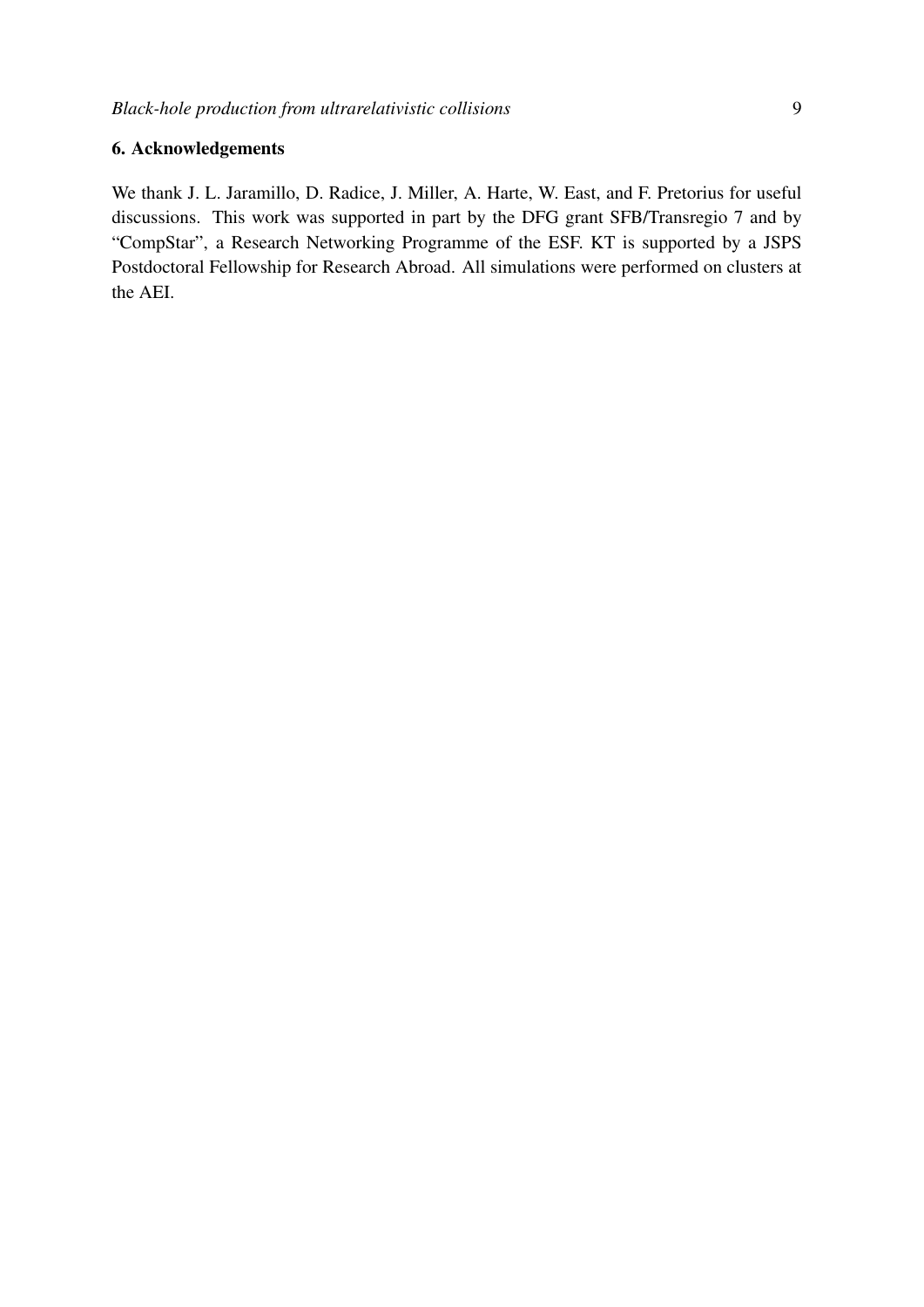# References

- <span id="page-9-0"></span>[1] Robert M. Wald. *General relativity*. The University of Chicago Press, Chicago, 1984.
- <span id="page-9-1"></span>[2] L. Rezzolla, B. Giacomazzo, L. Baiotti, J. Granot, C. Kouveliotou, and M. A. Aloy. The missing link: Merging neutron stars naturally produce jet-like structures and can power short Gamma-Ray Bursts. *Astrophys. J.*, 732(11):L6, May 2011.
- <span id="page-9-2"></span>[3] K. Thorne. Nonspherical gravitational collapse: A short review. In J. Klauder, editor, *Magic Without Magic: John Archibald Wheeler*, page 231. Freeman, San Francisco, 1972.
- <span id="page-9-3"></span>[4] Jose M. M. Senovilla. A reformulation of the hoop conjecture. *Europhysics Letters*, 81:20004, 2008.
- <span id="page-9-4"></span>[5] P. C. Argyres, S. Dimopoulos, and J. March-Russell. Black holes and sub-millimeter dimensions. *Physics Letters B*, 441:96–104, November 1998.
- <span id="page-9-5"></span>[6] H. Yoshino and Y. Nambu. Black hole formation in the grazing collision of high-energy particles. *Phys. Rev. D*, 67(2):024009, January 2003.
- <span id="page-9-6"></span>[7] C.-M. Yoo, H. Ishihara, M. Kimura, and S. Tanzawa. Hoop conjecture and the horizon formation cross section in Kaluza-Klein spacetimes. *Phys. Rev. D*, 81(2):024020, January 2010.
- <span id="page-9-7"></span>[8] S. Dimopoulos and G. Landsberg. Black Holes at the Large Hadron Collider. *Phys. Rev. Lett.*, 87(16):161602, October 2001.
- <span id="page-9-8"></span>[9] Ulrich Sperhake, Vitor Cardoso, Frans Pretorius, Emanuele Berti, and Jose A. Gonzalez. The high-energy collision of two black holes. *Phys. Rev. Lett.*, 101:161101, 2008.
- <span id="page-9-9"></span>[10] M. Shibata, H. Okawa, and T. Yamamoto. High-velocity collision of two black holes. *Phys. Rev. D*, 78(10):101501, November 2008.
- <span id="page-9-10"></span>[11] U. Sperhake, V. Cardoso, F. Pretorius, E. Berti, T. Hinderer, and N. Yunes. Cross Section, Final Spin, and Zoom-Whirl Behavior in High-Energy Black-Hole Collisions. *Physical Review Letters*, 103(13):131102, September 2009.
- <span id="page-9-11"></span>[12] D. M. Eardley and S. B. Giddings. Classical black hole production in high-energy collisions. *Phys. Rev. D*, 66(4):044011, August 2002.
- <span id="page-9-12"></span>[13] P. D. D'eath and P. N. Payne. Gravitational radiation in black-hole collisions at the speed of light. I. Perturbation treatment of the axisymmetric collision. *Phys. Rev. D*, 46:658–674, July 1992.
- <span id="page-9-13"></span>[14] P. D. D'eath and P. N. Payne. Gravitational radiation in black-hole collisions at the speed of light. II. Reduction to two independent variables and calculation of the second-order news function. *Phys. Rev. D*, 46:675–693, July 1992.
- <span id="page-9-14"></span>[15] P. D. D'eath and P. N. Payne. Gravitational radiation in black-hole collisions at the speed of light. III. Results and conclusions. *Phys. Rev. D*, 46:694–701, July 1992.
- <span id="page-9-15"></span>[16] Matthew W. Choptuik and Frans Pretorius. Ultrarelativistic particle collisions. *Phys. Rev. Lett.*, 104(11):111101, Mar 2010.
- <span id="page-9-17"></span>[17] W. E. East and F. Pretorius. Ultrarelativistic black hole formation. *arXiv:1210.0443*, October 2012.
- <span id="page-9-16"></span>[18] D. H. Rischke, S. Bernard, and J. A. Maruhn. Relativistic hydrodynamics for heavy-ion collisions. I. General aspects and expansion into vacuum. *Nuclear Physics A*, 595:346–382, February 1995.
- <span id="page-9-18"></span>[19] T. Kellerman, L. Baiotti, B. Giacomazzo, and L. Rezzolla. An improved formulation of the relativistic hydrodynamics equations in 2D Cartesian coordinates. *Classical Quantum Gravity*, 25(22):225007, November 2008.
- <span id="page-9-19"></span>[20] T. Kellerman, L. Rezzolla, and D. Radice. Critical phenomena in neutron stars: II. Head-on collisions. *Classical Quantum Gravity*, 27(23):235016, December 2010.
- <span id="page-9-20"></span>[21] D. Radice, L. Rezzolla, and T. Kellerman. Critical phenomena in neutron stars: I. Linearly unstable nonrotating models. *Classical Quantum Gravity*, 27(23):235015, December 2010.
- <span id="page-9-21"></span>[22] L. Rezzolla, L. Baiotti, B. Giacomazzo, D. Link, and J. A. Font. Accurate evolutions of unequal-mass neutron-star binaries: properties of the torus and short GRB engines. *Classical Quantum Gravity*, 27(11):114105, June 2010.
- <span id="page-9-22"></span>[23] J. D. Bjorken. Highly relativistic nucleus-nucleus collisions: The central rapidity region. *Phys. Rev. D*, 27:140–151, January 1983.
- <span id="page-9-23"></span>[24] P. Huovinen and P. V. Ruuskanen. Hydrodynamic Models for Heavy Ion Collisions. *Annual Review of*